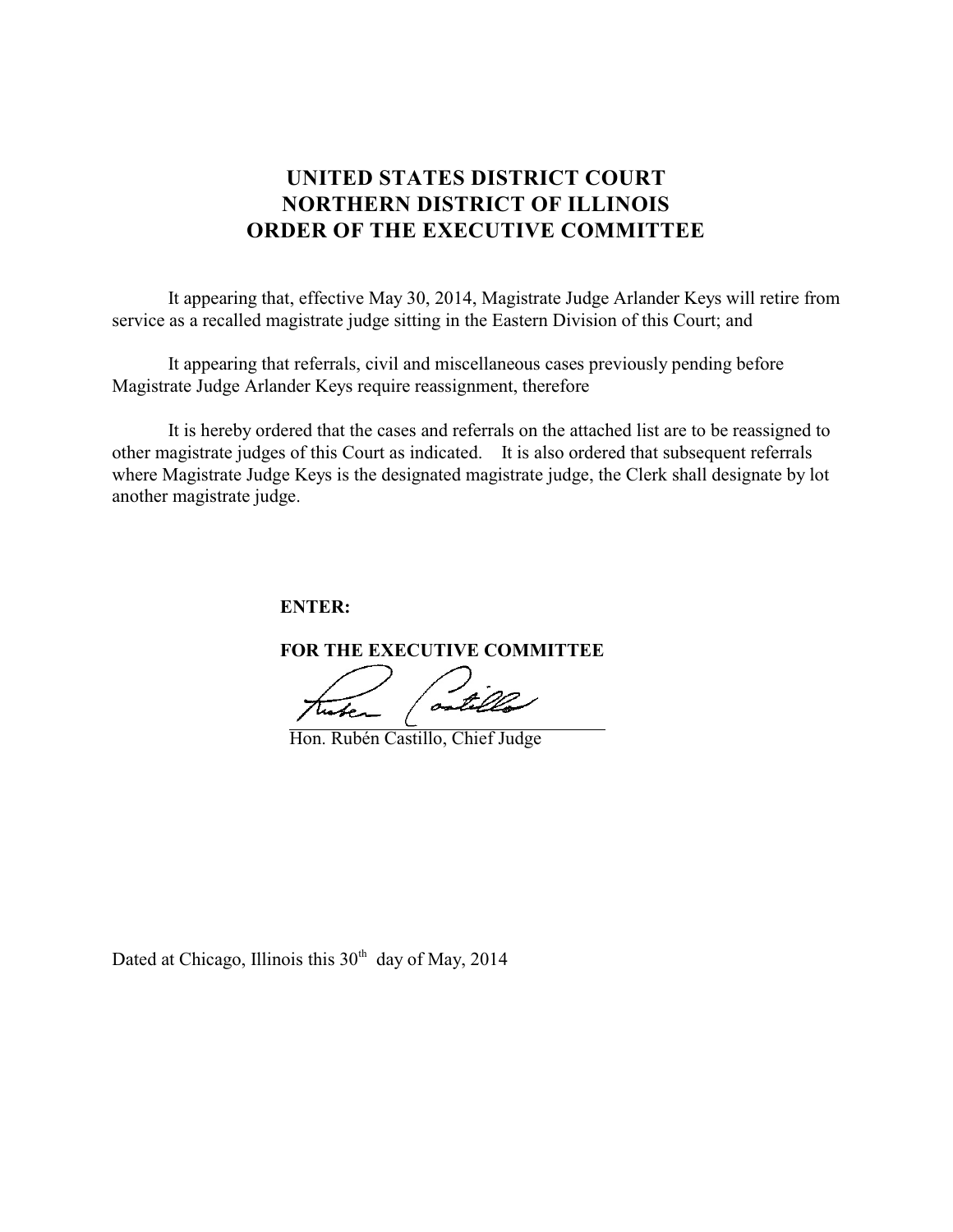Referrals to be Transferred to Magistrate Judge Geraldine Soat Brown

| Case Number                         | Case Title                                                                                                                                                    | Referring<br>Judge                      |
|-------------------------------------|---------------------------------------------------------------------------------------------------------------------------------------------------------------|-----------------------------------------|
| 02 C 8568<br>12 C 7169<br>13 C 6852 | City of Chicago v. Chicago Rail Link LLC, et al.<br>Maher, et al. v. The Rowen Group, Inc., et al.<br>Emerson, et al. v. Novartis Pharmaceuticals Corporation | Gottschall<br>Aspen<br>Guzman           |
| Case Number                         | Referrals to be Transferred to Magistrate Judge Jeffrey Cole<br>Case Title                                                                                    | Referring<br>Judge                      |
| 04 C 397<br>12 C 7273<br>13 C 7159  | Last Atlantis, et al. v. Chicago Board Options, et al.<br>Jenkins v. White Castle Management Company<br>Cochran-Simpson v. Wal-Mart Stores, Inc.              | <b>Bucklo</b><br>Gottschall<br>Marovich |
| Case Number                         | Referrals to be Transferred to Magistrate Judge Susan E. Cox<br>Case Title                                                                                    | Referring<br>Judge                      |
| 06 C 6131                           | USA, ex rel Lisitza, et al. v. Par Pharmaceutical<br>Companies, Inc., et al.                                                                                  | Tharp                                   |

| 13 C 361  | Cahill v. Dart, et al.                       | Lee       |
|-----------|----------------------------------------------|-----------|
| 13 C 7667 | Pantoja v. Portfolio Recovery Associates LLC | Gettleman |

Referrals to be Transferred to Magistrate Judge Sheila M. Finnegan

| Case Number | Case Title                                      | Referring<br>Judge |
|-------------|-------------------------------------------------|--------------------|
| 10 C 1899   | Kurgan, et al. v. Chiro One Wellness LLC        | Dow                |
| 13 C 1625   | Olivet Baptist Church v. Church Mutual Ins. Co. | Marovich           |
| 13 C 8140   | Dobbins, et al. v. Village of Dolton, et al.    | Guzman             |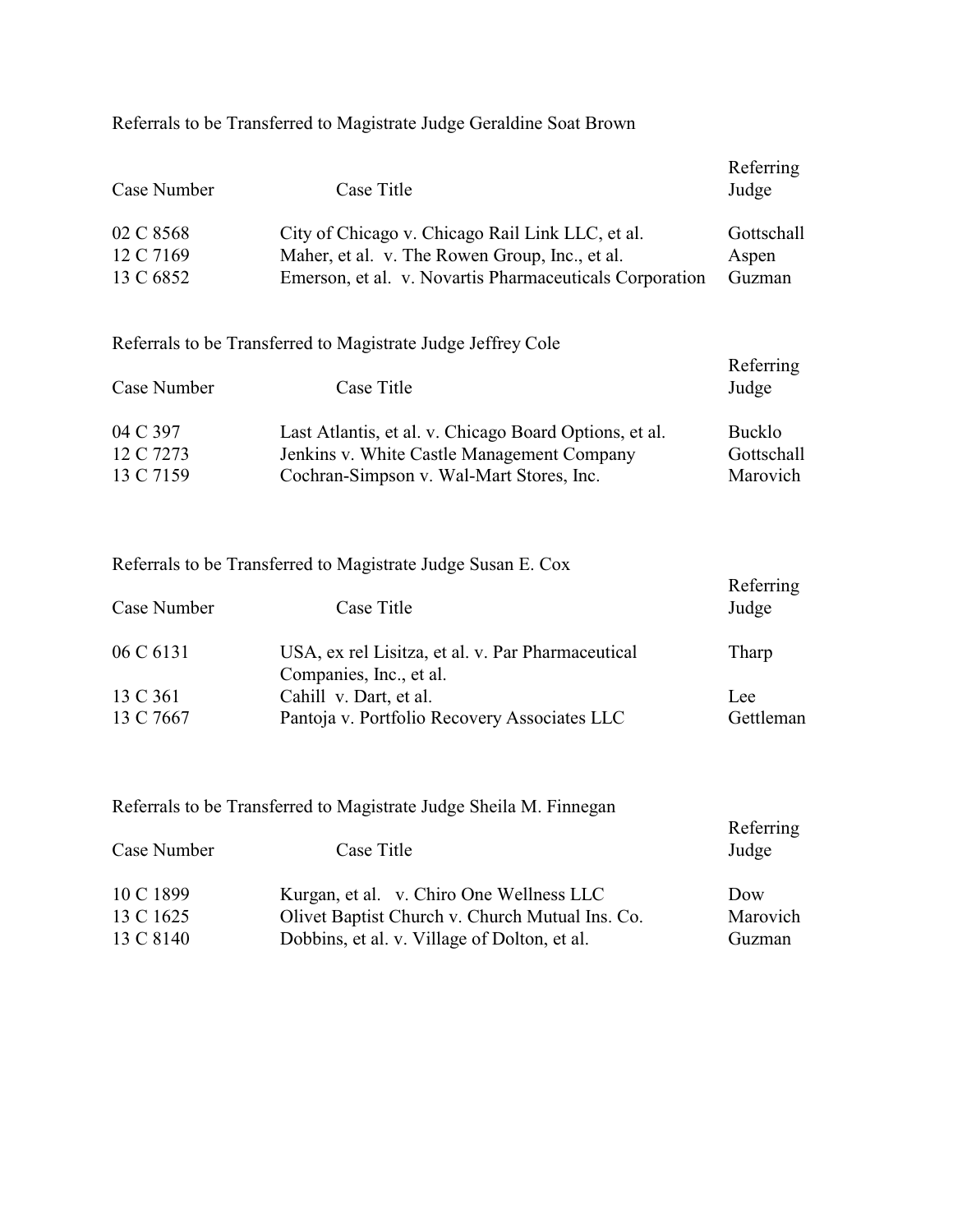|                        | Referrals to be Transferred to Magistrate Judge Jeffrey T. Gilbert                                                                    |                        |
|------------------------|---------------------------------------------------------------------------------------------------------------------------------------|------------------------|
| Case Number            | Case Title                                                                                                                            | Referring<br>Judge     |
| 10 C 6139<br>13 C 1706 | EEOC, et al. v. DHL Express (USA), Inc., et al.<br>Kirley v. Board of Education of Maine Township<br>High School District 207, et al. | Lee<br>Holderman       |
|                        | Referrals to be Transferred to Magistrate Judge Young B. Kim                                                                          |                        |
| Case Number            | Case Title                                                                                                                            | Referring<br>Judge     |
| 11 C 988<br>13 C 1863  | Norwood v. Wexford Health Sources Inc., et al.<br>Wall v. Star Incorporated                                                           | Norgle<br>Guzman       |
|                        | Referrals to be Transferred to Magistrate Judge Daniel G. Martin                                                                      |                        |
| Case Number            | Case Title                                                                                                                            | Referring<br>Judge     |
| 11 C 8823<br>13 C 6541 | FDIC v. The Coleman Law Firm, et al.<br>Stubenfield, et al. v. Chicago Housing Authority                                              | Durkin<br>Coleman      |
|                        | Referrals to be Transferred to Magistrate Judge Michael T. Mason                                                                      |                        |
| Case Number            | Case Title                                                                                                                            | Referring<br>Judge     |
| 12 C 981<br>13 C 4413  | Bonner v. O'Toole, et al.<br>Cooper v. Chicago Public Schools, et al.                                                                 | Tharp<br><b>Bucklo</b> |
|                        | Referrals to be Transferred to Magistrate Judge Mary M. Rowland                                                                       |                        |
| Case Number            | Case Title                                                                                                                            | Referring<br>Judge     |
| 12 C 1018<br>13 C 4864 | Johnson, et al. v. Pinstripes, Inc., et al.<br>Cash v. Derouin, et al.                                                                | Gettleman<br>Holderman |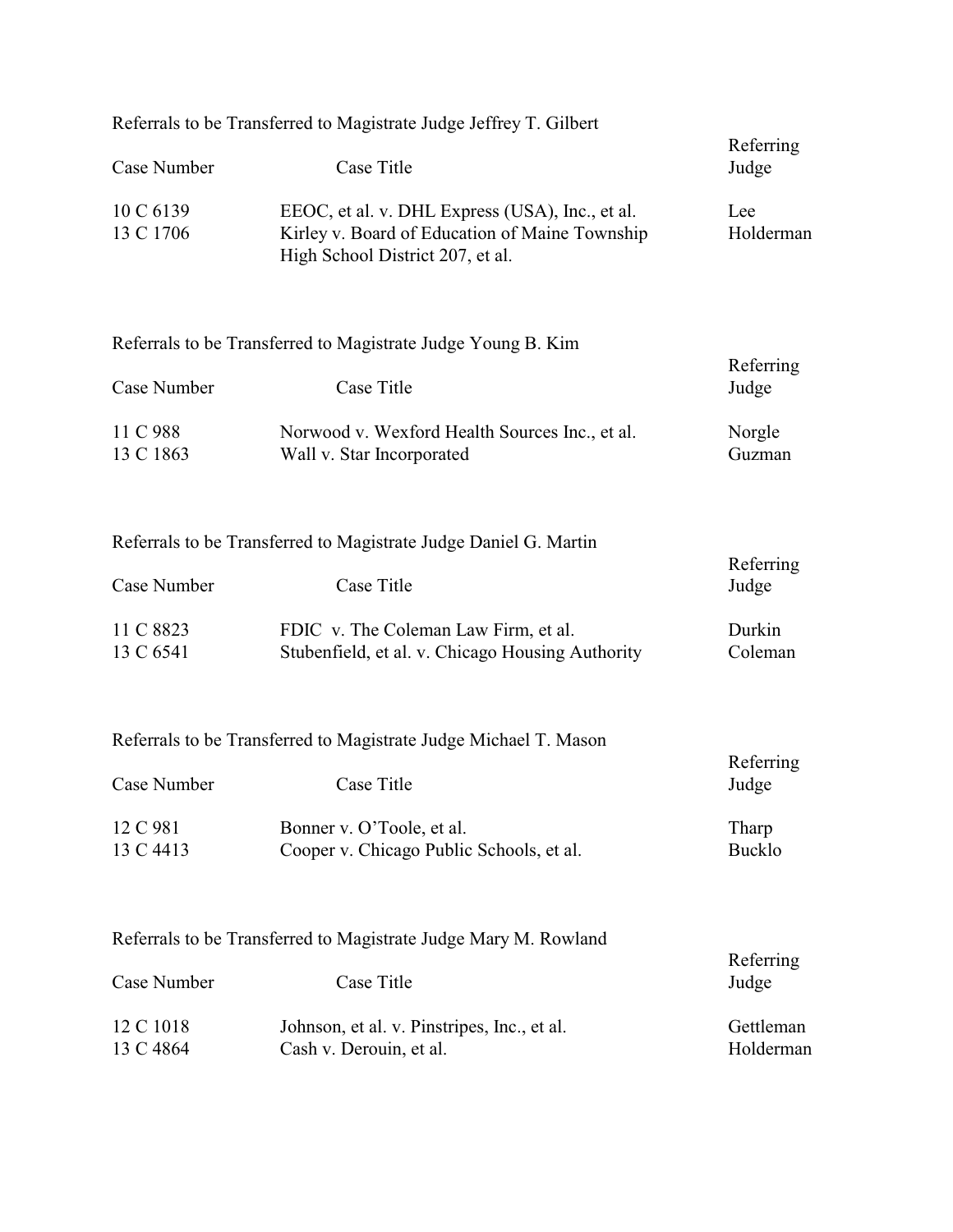|             | Referrals to be Transferred to Magistrate Judge Sidney I. Schenkier |                    |
|-------------|---------------------------------------------------------------------|--------------------|
| Case Number | Case Title                                                          | Referring<br>Judge |
| 12 C 4327   | Alamo v. Stephan, et al.                                            | Coleman            |
| 13 C 5819   | Peery v. Chicago Housing Authority, et al.                          | Coleman            |
|             |                                                                     |                    |

Referrals to be Transferred to Magistrate Judge Maria Valdez

| Case Number | Case Title                              | Referring<br>Judge |
|-------------|-----------------------------------------|--------------------|
| 12 C 6198   | RR Donnelly & Sons v. Xerox Corporation | Coleman            |
| 14 C 79     | Agbaje v. Intellicorp, Inc., et al.     | Feinerman          |

## **Consent Cases**

Civil Consent Cases to be Reassigned to Magistrate Judge Geraldine Soat Brown

| 12 C 7210 | Minter v. Philips, et al. |
|-----------|---------------------------|
| 13 C 5830 | Piraino v. Colvin         |
| 13 C 8380 | Craig v. Colvin           |

Case Number Case Title

Civil Consent Cases to be Reassigned to Magistrate Judge Jeffrey Cole

| Case Number | Case Title                                                                                            |
|-------------|-------------------------------------------------------------------------------------------------------|
| 13 C 3322   | Thomas v. Colvin                                                                                      |
| 13 C 5880   | Kosinski, et al. v. Daisher, et al.                                                                   |
| 14 C 629    | Central States, Southeast and Southwest Areas Pension Fund, et al. v.<br>MDS Boring $&$ Drilling Inc. |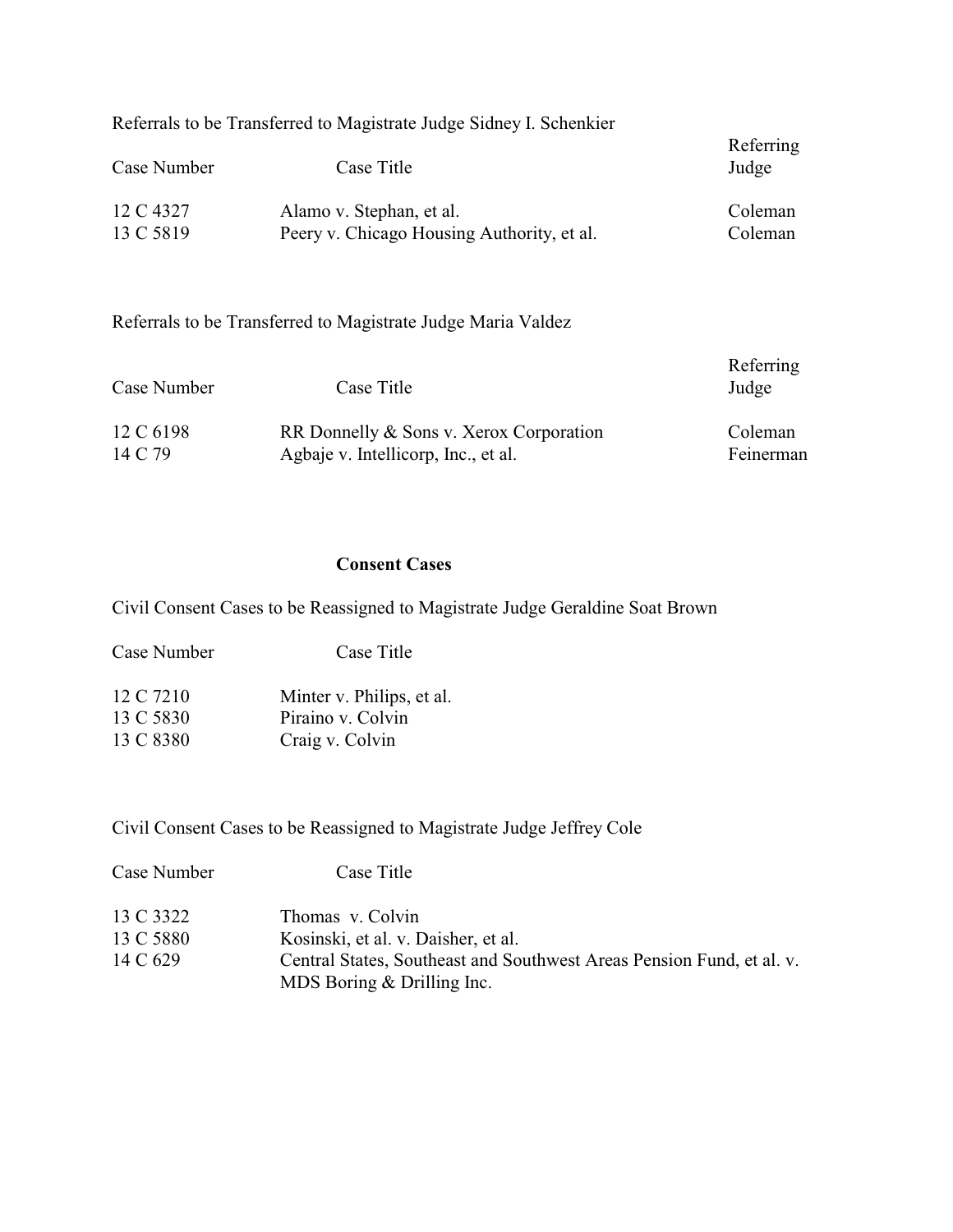Civil Consent Cases to be Reassigned to Magistrate Judge Susan E. Cox

| Case Number | Case Title                                       |
|-------------|--------------------------------------------------|
| 13c 3547    | Aland v. U.S. Department of the Interior, et al. |
| 13 C 5988   | Decoster-Lencioni v. Colvin                      |
| 14 C 752    | Rudek v. Colvin                                  |

Civil Consent Cases to be Reassigned to Magistrate Judge Sheila M. Finnegan

| Case Number | Case Title                        |
|-------------|-----------------------------------|
| 13 C 4041   | Wilo USA, LLC v. RST Thermal Inc. |
| 13 C 5993   | Hopson v. Colvin                  |

Civil Consent Cases to be Reassigned to Magistrate Judge Jeffrey T. Gilbert

| Case Number | Case Title       |
|-------------|------------------|
| 13 C 4476   | Taylor v. Colvin |

13 C 6220 Cruzado v. Colvin

Case Number Case Title

Civil Consent Cases to be Reassigned to Magistrate Judge Young B. Kim

| 10 C 5224 | Ellison v. Dart, et al. |
|-----------|-------------------------|
| 13 C 4595 | Steward v. Colvin       |
| 13 C 6246 | Corral v. Colvin        |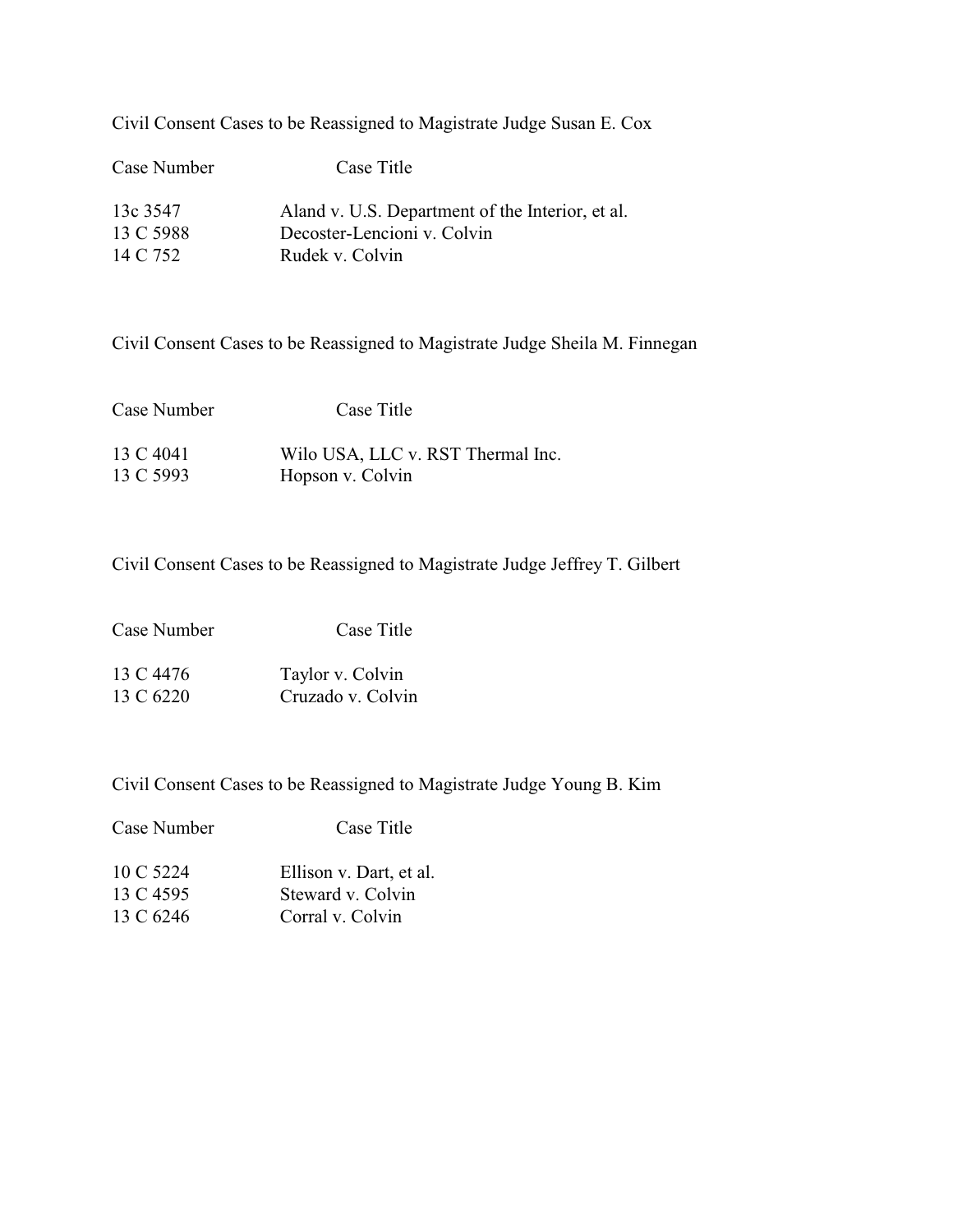Civil Consent Cases to be Reassigned to Magistrate Judge Daniel G. Martin

| Case Number | Case Title       |
|-------------|------------------|
| 13 C 4721   | Dorion v. Colvin |
| 13 C 6470   | Martin v. Colvin |

Civil Consent Cases to be Reassigned to Magistrate Judge Michael T. Mason

| Case Number | Case Title                                 |
|-------------|--------------------------------------------|
| 11 C 8020   | Montanez v. City of Chicago, et al.        |
| 13 C 5097   | Ingram v. Colvin                           |
| 13 C 7447   | Frantzen v. Collection Professionals, Inc. |

Civil Consent Cases to be Reassigned to Magistrate Judge Mary M. Rowland

| Case Number | Case Title                                    |
|-------------|-----------------------------------------------|
| 11 C 8836   | Carr, et al. v. City of North Chicago, et al. |
| 13 C 5167   | Jimenez v. Colvin                             |
| 13 C 7631   | Coleman v. Commissioner of Social Security    |

Civil Consent Cases to be Reassigned to Magistrate Judge Sidney I. Schenkier

| Case Title                       |
|----------------------------------|
| Munive v. Town of Cicero, et al. |
| Smith v. Colvin                  |
| Moore v. Colvin                  |
|                                  |

Civil Consent Cases to be Reassigned to Magistrate Judge Maria Valdez

| Case Number | Case Title                                                            |
|-------------|-----------------------------------------------------------------------|
| 12 C 6363   | Williams v. United Recovery Service, LLC, et al.                      |
| 13 C 5753   | Gergerian v. Colvin                                                   |
| 13 C 7946   | Better Homes and Gardens Real Estate, LLC v. Gloor Realty Co., et al. |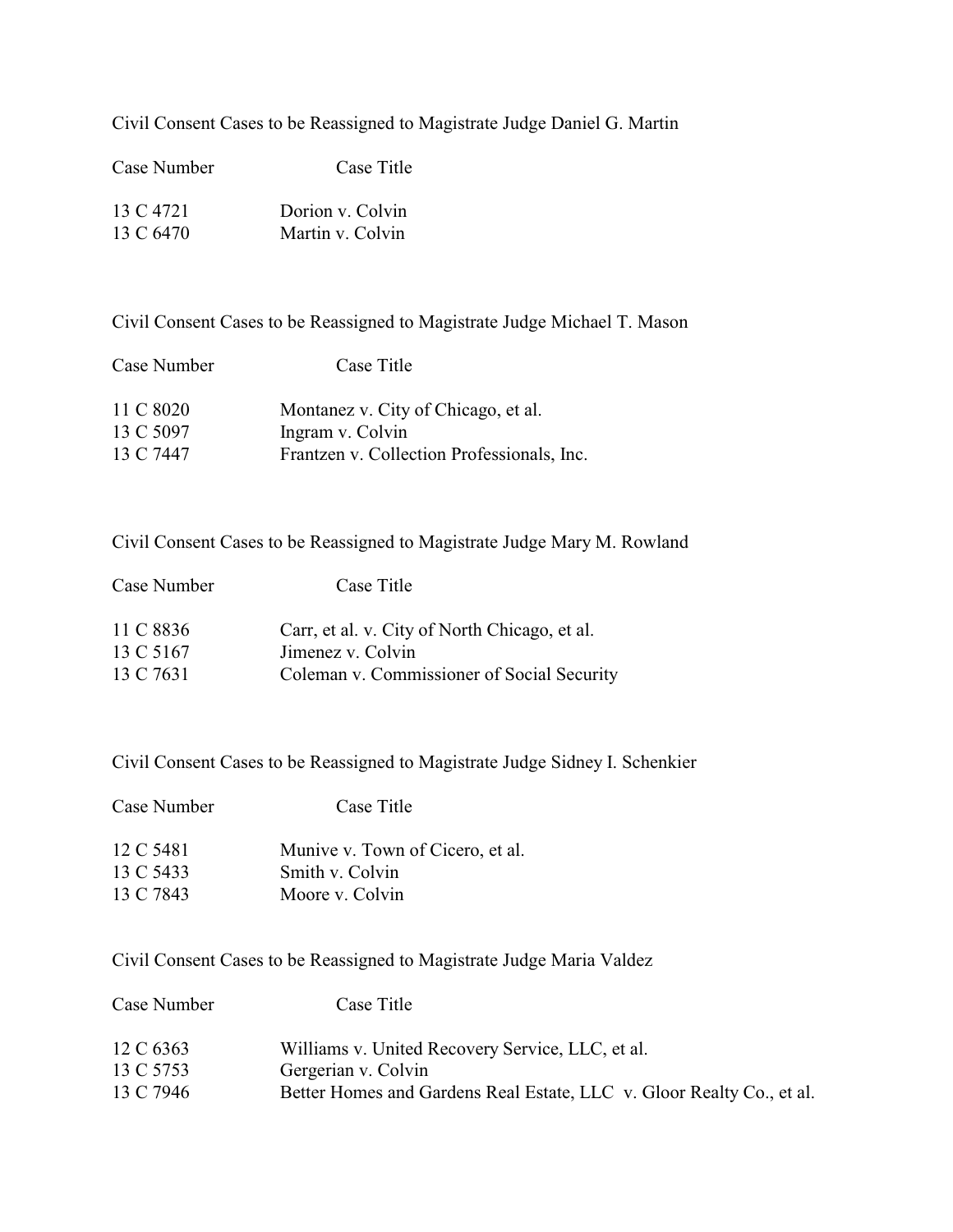## **Miscellaneous Cases**

Miscellaneous Cases to be Reassigned to Magistrate Judge Geraldine Soat Brown

| Case Title                                                                  |  |  |
|-----------------------------------------------------------------------------|--|--|
| United States of America v. Suppressed                                      |  |  |
|                                                                             |  |  |
|                                                                             |  |  |
| Miscellaneous Cases to be Reassigned to Magistrate Judge Jeffrey Cole       |  |  |
| Case Title                                                                  |  |  |
| United States of America v. Suppressed                                      |  |  |
|                                                                             |  |  |
| Miscellaneous Cases to be Reassigned to Magistrate Judge Susan E. Cox       |  |  |
|                                                                             |  |  |
| <b>Case Title</b>                                                           |  |  |
| United States of America v. Suppressed                                      |  |  |
|                                                                             |  |  |
| Miscellaneous Cases to be Reassigned to Magistrate Judge M. Finnegan        |  |  |
| Case Title                                                                  |  |  |
| United States of America v. Suppressed                                      |  |  |
| United States of America v. Suppressed                                      |  |  |
|                                                                             |  |  |
| Miscellaneous Cases to be Reassigned to Magistrate Judge Jeffrey T. Gilbert |  |  |
| Case Title                                                                  |  |  |
| Untied States of America v. Suppressed                                      |  |  |
| United States of America v. Suppressed                                      |  |  |
|                                                                             |  |  |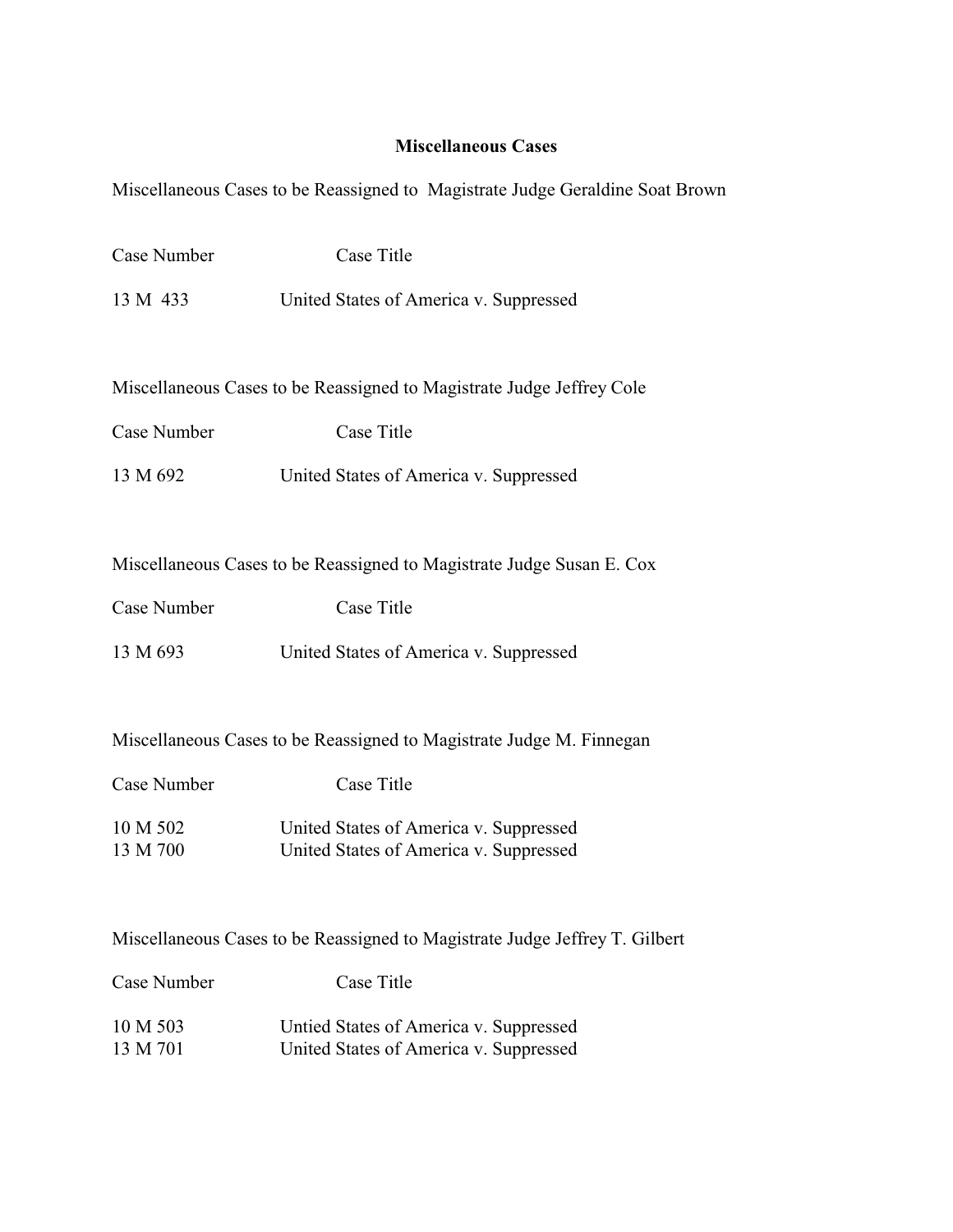Miscellaneous Cases to be Reassigned to Magistrate Judge Young B. Kim

| Case Number | Case Title                             |  |
|-------------|----------------------------------------|--|
| 12 M 166    | United States of America v. Suppressed |  |
| 13 M 703    | United States of America v. Suppressed |  |

Miscellaneous Cases to be Reassigned to Magistrate Judge Daniel G. Martin

| Case Number | Case Title                             |
|-------------|----------------------------------------|
| 12 M 167    | United States of America v. Suppressed |
| 13 M 704    | United States of America v. Suppressed |

Miscellaneous Cases to be Reassigned to Magistrate Judge Michael T. Mason

| Case Number | Case Title                             |  |
|-------------|----------------------------------------|--|
| 12 M 168    | United States of America v. Suppressed |  |
| 13 M 711    | United States of America v. Suppressed |  |

Miscellaneous Cases to be Reassigned to Magistrate Judge Mary M. Rowland

| Case Number | Case Title                             |  |
|-------------|----------------------------------------|--|
| 12 M 186    | United States of America v. Suppressed |  |
| 13 M 127    | United States of America v. Suppressed |  |

Miscellaneous Cases to be Reassigned to Magistrate Judge Sidney I. Schenkier

| Case Number | Case Title                             |
|-------------|----------------------------------------|
| 13 M 119    | United States of America v. Suppressed |
| 13 M 128    | United States of America v. Suppressed |